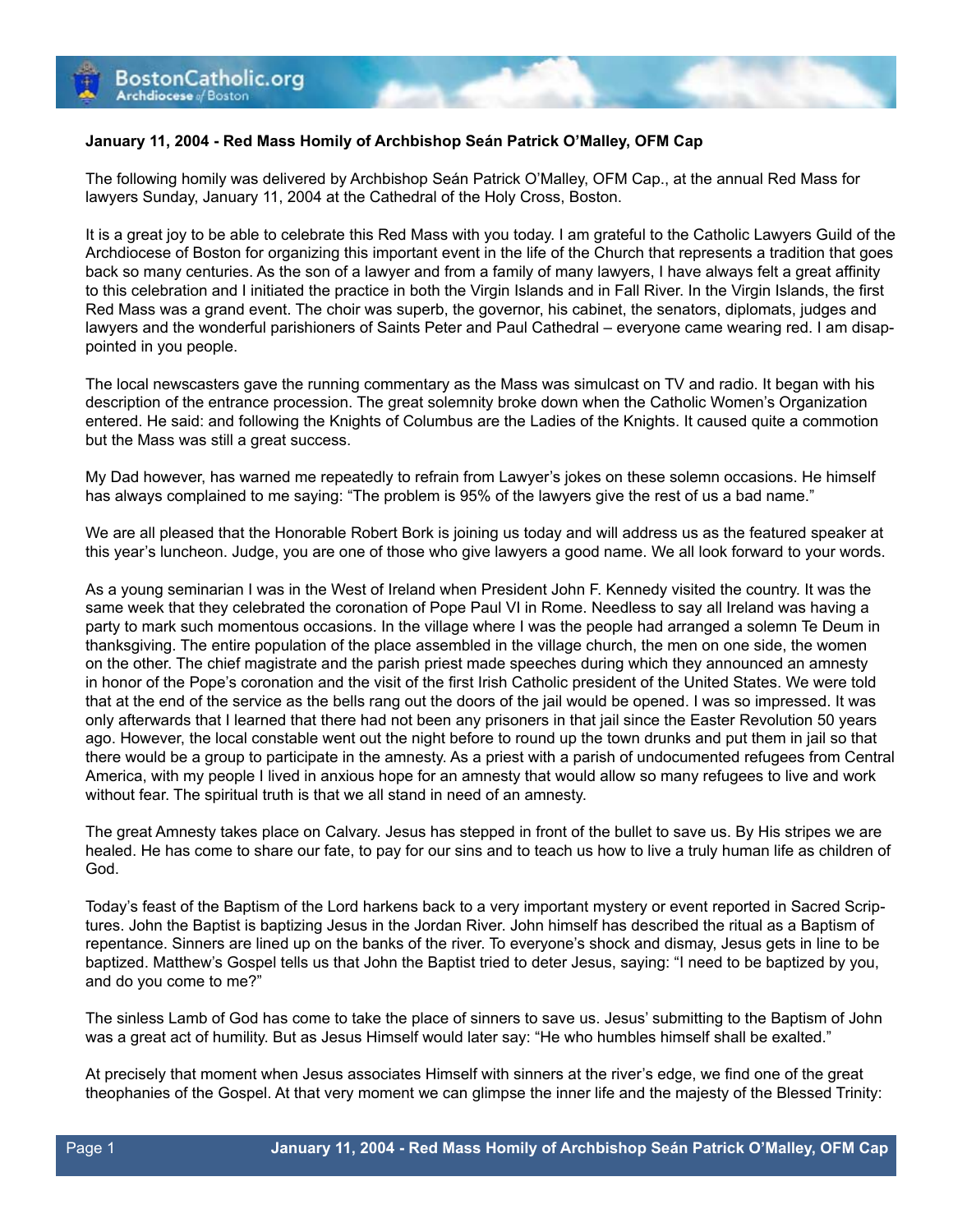

Jesus the eternal Word made flesh stands in the river, the Dove representing the Holy Spirit appears, and the voice of the Father is heard: "You are my beloved Son in whom I am well pleased."

Humility is the virtue of Jesus: Jesus the Suffering Servant "who neither breaks the bent reed nor extinguishes the smoldering wick", but who gave himself to "deliver us from all lawlessness and to cleanse for himself a people as his own eager to do what is good." This same Jesus tells us: "Learn from me, for I am meek and humble of heart." His prophet and precursor, John the Baptist, practices the humility that Jesus lives. John declares: "I am not worthy to unfasten His sandal strap"… "He must increase, I must decrease." St. Augustine comments on the Church's calendar that we celebrate the birth of John the Baptist on June 24th as the days begin to grow shorter, and the feast of Christmas on December 25th as the days begin to grow alluding to John's wishes: "He must increase, I must decrease." Jesus is ever teaching us the Virtue of Humility. Indeed He even washes the feet of His apostles to show us that we are called to a discipleship of humility and service. Without the Virtue of Humility, no other virtue is possible and indeed even apparent virtues become a pretext for vice, for pride. Without doubt in the quest for the truth, great humility is necessary. Our pride can easily blind us to the truth and prevent us from discovering the truth that leads to true freedom and to real justice.

The great Tragedians of the ancient world Aeschylus, Sophocles and Euripides fulfilled an important social mission. In their powerful dramas they warned their fellow citizens that there were forces in life they were militantly ignoring, forces that could undo them and their whole political and social establishment.

We live in such an age where our hubris has made us blind to the madness around us, where our courts have undermined the value of life itself and now attempt to dilute the meaning of marriage.

In diluting the meaning of marriage we risk diminishing our own humanity. We need for our legal establishment to witness to the truth about marriage. True freedom is never freedom from the truth but is always and only freedom in the truth.

If humility is an indispensable virtue in seeking the truth, courage is the virtue needed to embrace the truth. John the Baptist did not lose sight of his mission because of his popularity or notoriety. He did not let some notion of self-importance seduce him into believing that he could be the messiah. He knew that his role was to lead people to the truth that is Jesus Christ.

We do not know much about John the Baptist's life. But we know he was a prophet and that his prophetic voice cost him his life. He died a martyr defending the sacredness of marriage. The Patron Saint of Lawyers, the Great Attorney and Judge, Thomas More was called by his contemporaries "the greatest lawyer in Europe." He lost his life defending the sacredness of marriage.

The institution of marriage is described in the marriage liturgy as the one blessing that was not destroyed by the great deluge. Today that institution is threatened as never before – threatened by the floodgates of political correctness!

Science and technology have made great strides in the last hundred years. But growth in information has not been accompanied by a commensurate growth in wisdom. Technology and science have been co-opted by a quest for power, for pleasure, for money.

Christ came so that we could have life and have it more abundantly. But life is threatened in a culture of death. We need to achieve a wisdom that will allow us to live a fully human life. Part of our mission as disciples of Jesus Christ must be to boldly defend human dignity, the sacredness of life and the sacredness of marriage. Marriage is the sanctuary of life. The more we separate the generation of life and the socialization of children from marriage the more we will weaken the family and society.

The prevalence of divorce and cohabitation in the last two decades have done great harm to the institution of marriage by taking the focus off children. Same sex marriages will only further the tendency to see marriage as simply for the good of the adult without taking into account children and their interests. Countless studies demonstrate what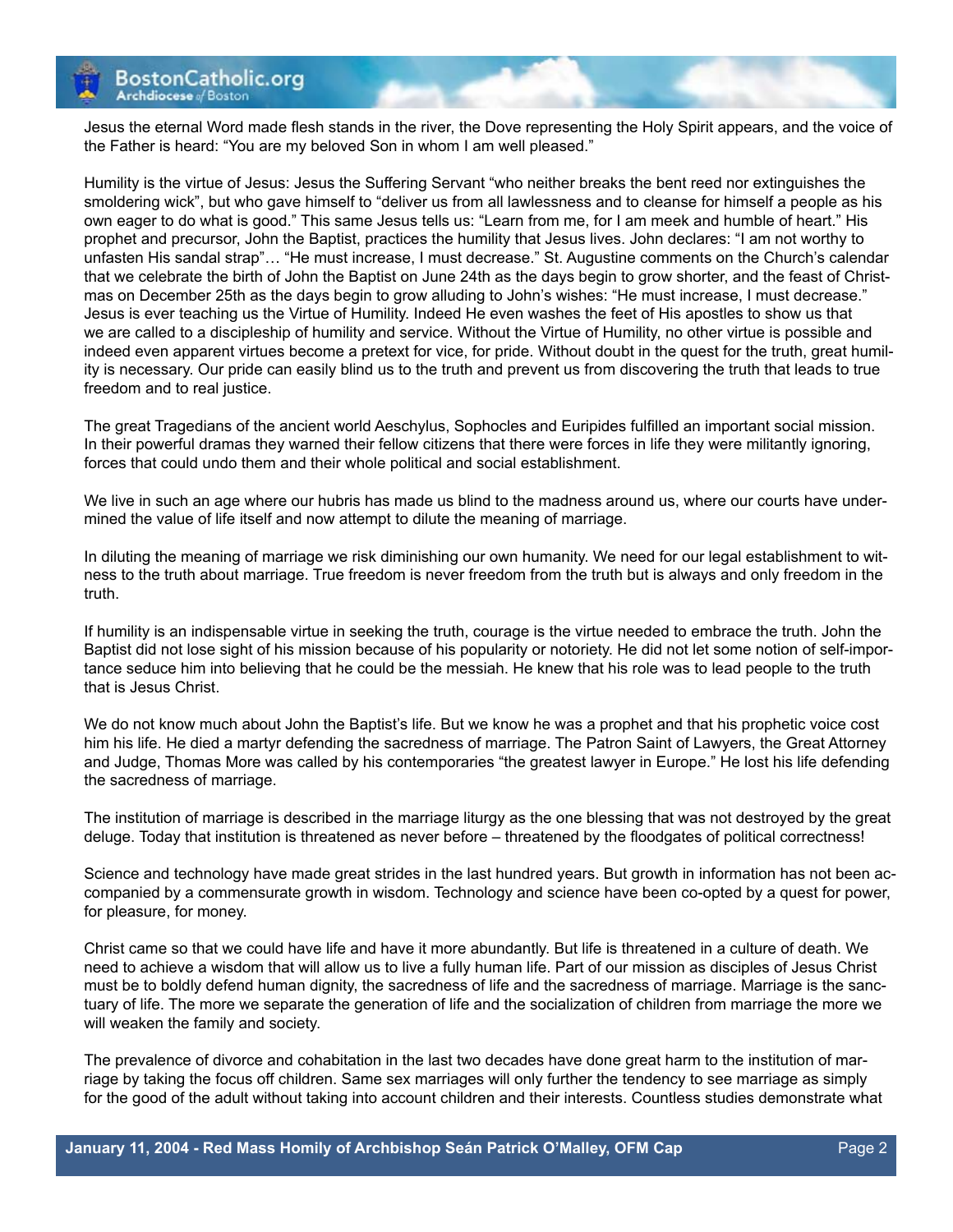

common sense has always known namely: that what is optimal for children is to be raised by their parents who are married to each other in a stable and loving relationship. It is overly ingenuous to think that a redefinition of marriage will not have serious repercussions in the future. We as a society should be working to strengthen marriage and family not looking for ways to erode the connection between married life and having and raising children. The social cost of the breakdown of family life has been enormous.

The legal profession has a great influence on the development of laws and public policy. This point in history requires the diligent commitment of lawyers on behalf of marriage and family.

There are those who would try to dismiss the Church's position as thinly veiled "gay bashing", or the Church's interference in politics. The Church's position is not born out of any prejudice or from partisan policies but simply from a sense of obligation and mission to defend the institution of marriage which is crucial to the common good.

The Church has many enemies, but the Church can be enemy to none. Our stance against same sex marriage must not be motivated by hatred or prejudice. Indeed we appeal to all peoples regardless of their political or religious persuasion or their sexual orientation to reflect on the needs of society, the common good and to stand with us in defending the institution of marriage.

Our country is experiencing an illegitimacy rate of 30%, in many countries in Europe it is even higher. We need to teach young people that child rearing and marriage go together. The best venue for the rearing of children is in the context of a marriage of a man and woman. The begetting of children needs to be reattached to marriage. The State grants privileges and prerogatives to married couples precisely because of their important contribution of procreating and raising children which demands great sacrifices and commitment from the married couples.

The question needs to be asked if we are going to create a new kind of marriage even more detached from bringing children into the world and raising them, should the State rethink the privileges accorded to married couples? Should the rights now enjoyed by married couples be assigned simply on the basis of households sharing domiciles, something akin to carpooling? Perhaps that is the solution the State will choose, but it begs the question about the urgent need to strengthen marriage and family life for the good of society. Redefining marriage will only serve to weaken the most venerable and crucial social institutions we have. The stakes are very high. The law is a powerful teacher. What do we want to teach our young people about marriage and family? It is not a question of: "live and let live." It is a question of right and wrong. A question of what kind of society do we want to pass on to future generations.

Jesus begins his public life with His baptism in the Jordan. It is a great act of humility and at the same time a manifestation of His Divinity and the life of the Trinity.

At the end of the Gospel the risen Christ, before returning to the right hand of the Father, gathers his disciples for a farewell discourse. He tells them: Go therefore make disciples of all nations, baptizing them in the name of the Father and of the Son and of the Holy Spirit. Because of that great commissioning we are here today gathered around this altar. That group of courageous fishermen went to the ends of the earth making disciples and baptizing in water and the Spirit. Of the original group almost all died as martyrs. Their faith and loyalty to Jesus Christ gave them the courage to announce the Good News of Jesus Christ.

Those first generations of disciples were despised and persecuted for what they taught about God, about the Trinity, about the Incarnation of Christ, true God and true man. However, in our modern times so many faithful Catholics have been persecuted for announcing boldly what the Church teaches about human rights, human dignity, the human person.

Now it is our turn to take the heat, to stand up and witness to the truth. The Gospel is not about political correctness or the warm fuzzies. The Gospel is about the good news, about the truth that makes us free.

The grace of discipleship is a costly grace. In Man for all Seasons, Robert Bolt describes an argument between Thomas More and his friend the Duke of Norfolk. Thomas is railing against the Catholic nobility for their inaction. He